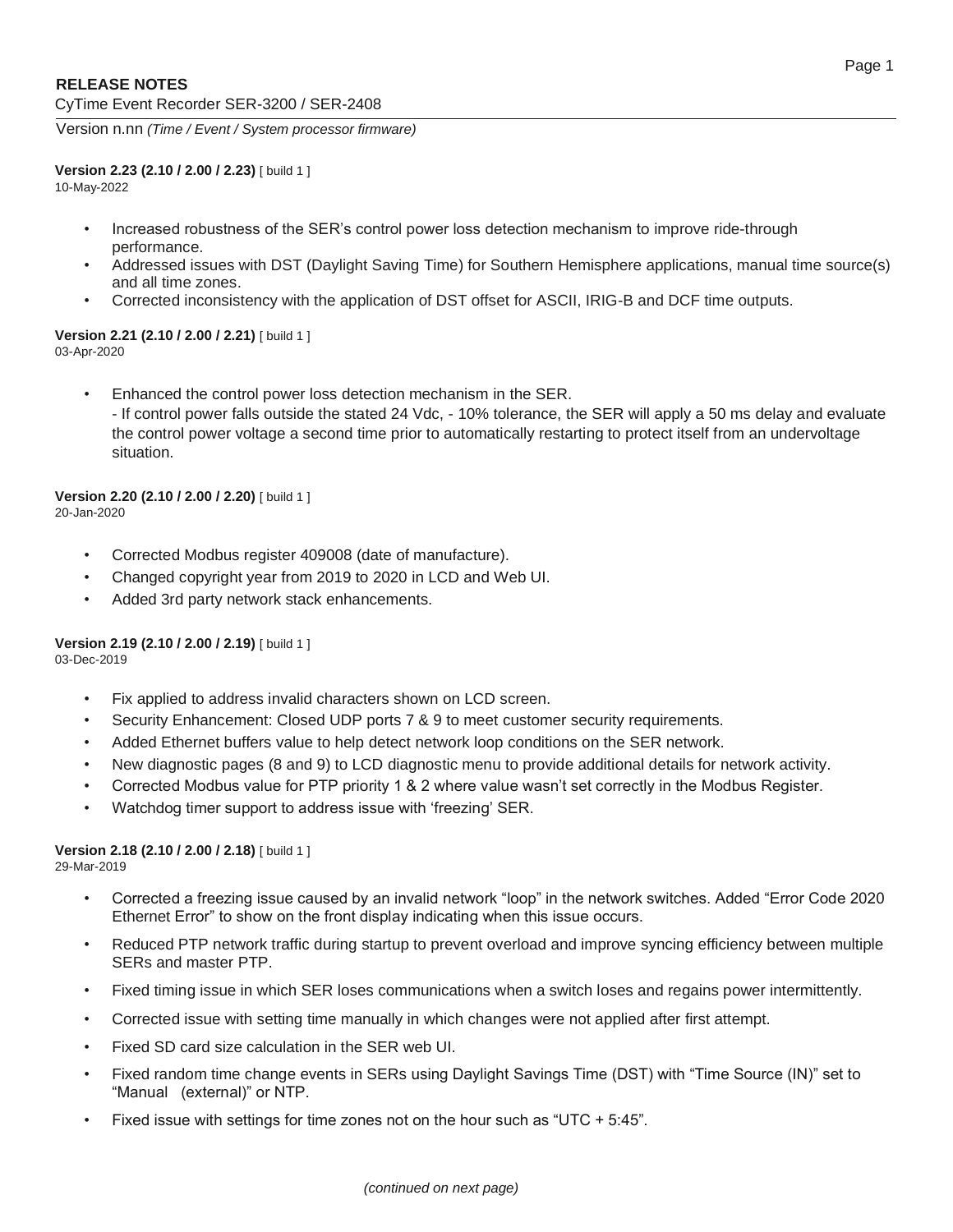• Corrected an issue in which no "setup change" was shown in the event log after an Input/Output's name had been changed in the SER's setup.

**Version 2.17 (2.08 / 2.00 / 2.16)** [ build 1 ] 25-May-2018

- Replaced Adobe Flash in web UI with HTML5
- Fixed a rare issue where PTP Slave loses time quality (time quality goes from Good to Bad), but diagnostics shows PTP in slave mode
- Fixed a rare issue where DCF time source is not syncing after a reset

# **Version 2.16 (2.08 / 2.00 / 2.16)** [ build 1 ]

08-Jan-2018

- Corrected web interface to fix potential issue when applying setup changes for the NTP time sync.
- Improved error recovery during failures in event log file access for error codes 6000 / 7000 / 8000
- Corrected rare issue that could disable PTP operation
- Improved error checking during NTP time sync to not allow a sync <Y2k start value (2000), or >= NTP time max value (2036)
- Updated copyright notice on LCD display

# **Version 2.15 (2.08 / 2.00 / 2.15)** [ build 1 ]

31-Oct-2017

• Corrected a condition (inadvertently introduced in version 2.14) in which PTP hardware compatibility may not be recognized correctly on startup.

# **Version 2.14 (2.08 / 2.00 / 2.14)** [ build 1 ]

16-Oct-2017

- Added support for Daylight Saving Time (DST) adjustment (default = disabled), with selectable start and end periods.
- Added Modbus register 400101 to indicate real-time status of DST adjustment (only applies if DST setting is enabled).
- Added Modbus registers 404191 to 404199 to indicate user settings for DST.
- Added bit 11 to Event Log register 1 to indicate if event timestamp was adjusted for DST (0 = STD, 1 = DST).
- Added local LCD menu screen 7 under Time category to show DST status and settings.
- Added setting for "alternate date format" (dd/mm/yyyy) in addition to default format (mm/dd/yyyy).
- Added Modbus register 404207 to indicate alternate date format setting  $(0 =$  disabled,  $1 =$  enabled).
- Added settings for PTP priority1 and priority2 (used in best master clock algorithm for multiple grandmasters).
- Added Modbus register 400233 to report PTP license status (none, valid, fail, N/A).
- Added Modbus registers 404235 and 404236 to report PTP priority1 and priority2, respectively.
- Changed behavior: operate normally regardless of position of write-protect tab on SD card.
- Changed behavior of relay output operation (model SER-2408 only) to allow on/off command of relays only if enabled for event recording.
- Improved usability of local IP address setup (from front panel) by suppressing character flashing while button is depressed to select new value.
- Combined Setup-Inputs and Setup-Inputs-Groups web pages into a single (wider) setup web page.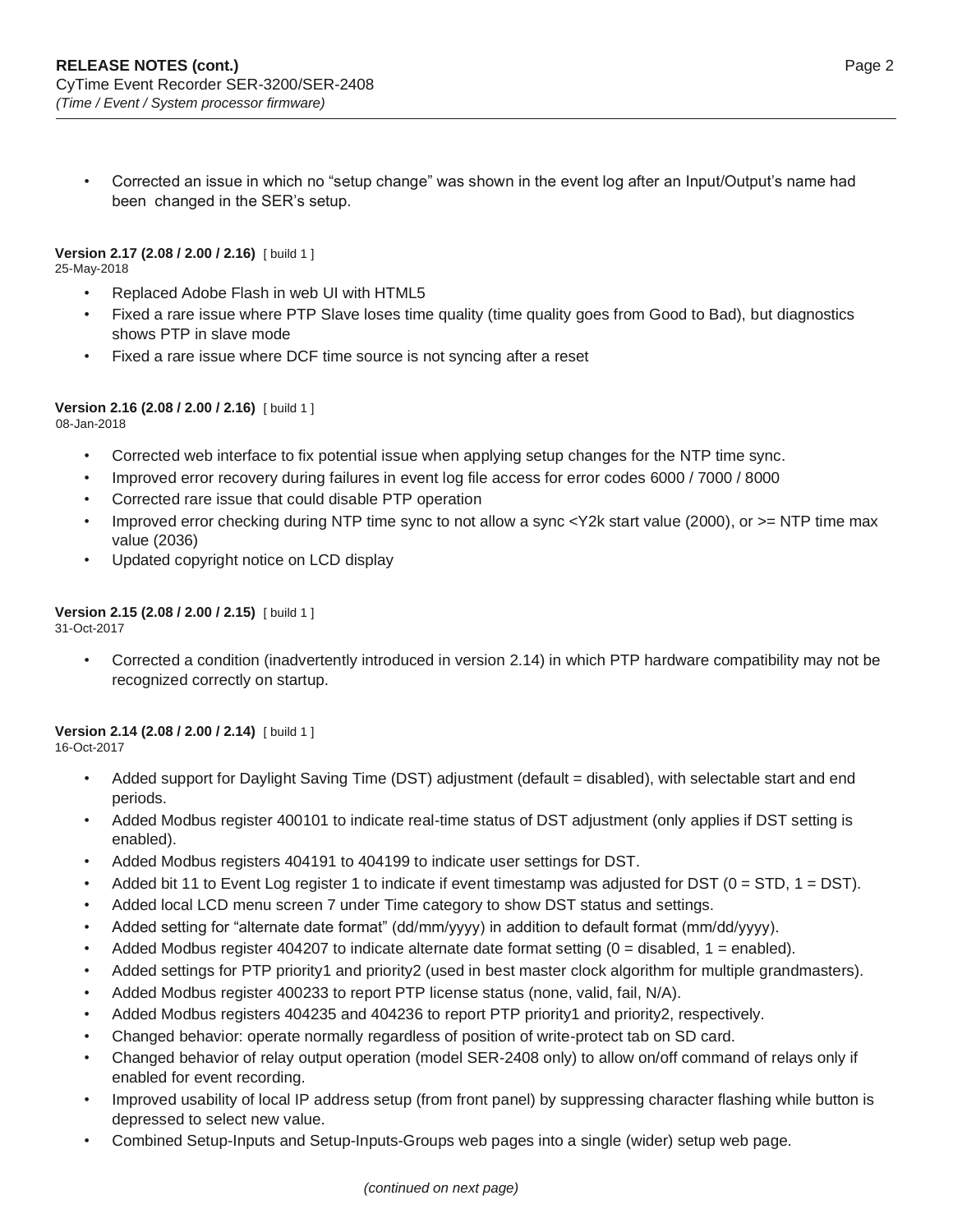- Corrected Setup-Comms web page to restrict user input of DeviceID and Device name to 12 and 32 characters, respectively.
- Expanded command interface to allow on/off of "virtual relay" outputs VR9 VR16 (model SER-2408 only), reflecting status change via Modbus register (400250) and record an event, for the purpose of establishing a performance baseline for control applications. (Specific customer request.)
- Changed name of "Hourly Time Update" to "Hourly Test Event" to better describe its purpose.
- Revised XML setup file to use **schema version 7** to support new features (e.g., DST and alternate date format).
- Corrected Reference Guide to include Setup-Communications registers which had been inadvertently deleted in a previous revision.

# **Version 2.13 (2.07 / 2.00 / 2.13)** [ internal release only ]

15-Dec-2016

• For factory use only: internal changes to facilitate automated calibration and configuration.

#### **Version 2.12 (2.07 / 2.00 / 2.12)** [ build 1 ] 29-Oct-2016

- Added new time setup option: apply time zone offset setting to PLX time-sync output signal (IRIG-B or DCF77). The default value is false: time is output with reference to UTC, regardless of time zone setting.
- Added new time setup option: apply time zone offset setting to ASCII / RS-485 time-sync output signal. The default value is false: time is output with reference to UTC, regardless of time zone setting.
- Added reporting of both time zone offset settings (PLX and ASCII out) via LCD and Modbus registers (404205 and 404206, respectively).
- Clarified time source (IN) data on Diagnostics web page by displaying two values for time source: setup value (user setting) and actual value (confirms setting if locked, displays "none" if expected time source not present). Made corresponding changes to LCD screens as well.
- Added display of PTP domain number on Diagnostics web page.
- Changed behavior of time sync output when set to use PTP (PTP master): now, in addition to PTP output, the ASCII/ RS-485 output is also enabled by default. (Same behavior as PTP slave).
- Modified descriptive text for Time Quality when time source is NTP, or when time source is PTP and ClockSource (PTP master time source) is NTP: now shows "2:OK (NTP)" if NTP sync or "3:Bad (no sync)" if NTP server not found. This change affects the Events web page, Diagnostics web page and LCD time quality screen.
- Improved behavior associated with Error code 9000: SD card missing. Now, if valid SD card is re-inserted, the unit detects this corrective action and resumes normal operation automatically. (Previously a restart was required.)
- Improved the PTP fine-tuning rate-calibration function for non-zero PTP domain numbers (previously this feature required the PTP domain number to be set to default value of zero).
- Improved error checking to self-protect against invalid syntax, in case a user inadvertently corrupts the \_SETUP.XML while making direct edits to the XML file.
- Revised XML setup file to use **schema version 6** to support new features (e.g., apply time zone offset to outputs).

# **Version 2.11 (2.06 / 2.00 / 2.11)** [ build 1 ]

29-Apr-2016

- Added IRIG-B time-sync output option (requires optional PLX-5V or PLX-24V + STR-IDM).
- Added DCF77 time-sync output option (requires optional PLX-24V).
- Added 1per10 time-sync output option (requires optional PLX-24V).
- Added more NTP update interval settings: 1, 2, 5, 10, 15 and 30 minutes.
- Added reporting of device serial number via LCD, Diagnostics web page and Modbus registers (409024-409025).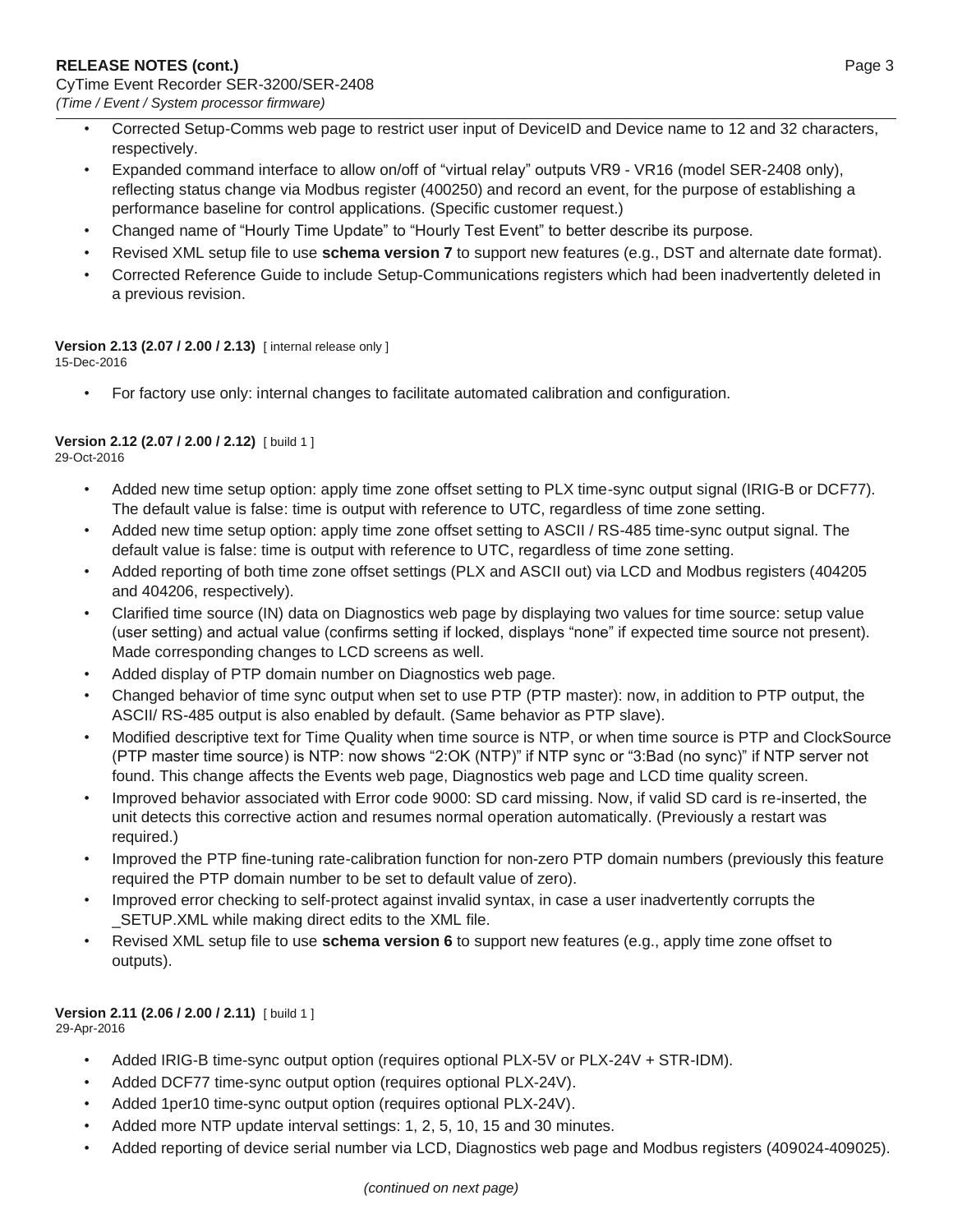- Corrected reporting of PTP model codes in Modbus register 409002.
- Corrected reporting of time-sync output codes for IRIG-B/RS-485 and DCF77/RS-485 in Modbus register 404220.
- Changed duration of trigger output from 50 ms to 100 ms (corrected to match published specs).
- Changed ASCII RS-485 output to be based on UTC (independent of SER time zone setting).
- Added restriction to prohibit comma in user-specified text fields to prevent errors in Events web page and csv file.
- Changed the maximum number of temporary (system) files to 100.
- Improved reliability of FTP service and compatibility with Chrome browser when used as an FTP client.
- Improved SD card memory management to prevent inadvertent, partial file transfer when low on free space.
- Updated copyright notice on LCD and all web pages.

#### **Version 2.10 (2.05 / 2.00 / 2.10)** [ build 1 ]

13-Jan-2016

- Added support for PTP (IEEE 1588) time-sync, master and slave. Feature is enabled via license key.
- Added PTP time-source (PTP slave) and PTP time-sync-out (PTP master) setup options.
- Revised XML setup file to use **schema version 5** to support new PTP features (e.g., PTP domain number).
- Added calculation of delta-time between events to Events web page and Export Events csv file.
- Added option to hide Sequence Number on Events web page (now hidden by default to make room for deltatime).
- Changed Events web page to display 20 events per page (previously 16 per page) using smaller font size.
- Changed default values for NTP primary and secondary servers—to 25.56.178.140 (wwv.nist.gov) and 129.6.15.30 (time-c.nist.gov).
- Enhanced accuracy performance under certain conditions when time source set to NTP or external/manual.
- Added command code 3322 to allow open/close of multiple relay outputs via a single Modbus write (bitmap).
- Combined all three firmware components into a single firmware file (.S19 extension) to simplify update process.
- Added file size and checksum data checks to verify integrity of firmware file prior to starting the update.
- Corrected bug with auto-test feature in which it was possible (though rare) to have start/end events out of sequence.
- Updated copyright notice on all web pages.

#### **Version 2.08 (2.00 / 2.00 / 2.08)** [ build 1 ] 04-Feb-2015

- - Eliminated a vulnerability to memory corruption under very specific circumstances: following a power failure, if power were to fail again during a 200 ms window within approximately 35 seconds after first restart, this result in the unit's MAC address to be corrupted, preventing the unit from operating normally. Reported symptoms include units which appear unresponsive after power is restored. The LCD display may show some opaque "shadow" characters or appear to have failed.
	- This firmware update is intended to eliminate this vulnerability, assuming the SER unit is still operating normally. Once this failure mode has occurred, it is not possible to fix the problem in the field; the unit must be returned to the factory for reinstallation of the MAC address, which requires special software.

# **Version 2.07 (2.00 / 2.00 / 2.07)** [ build 1 ]

01-Dec-2014

• Corrected error in which sequence numbers could be assigned out of chronological order (time-stamps still correct).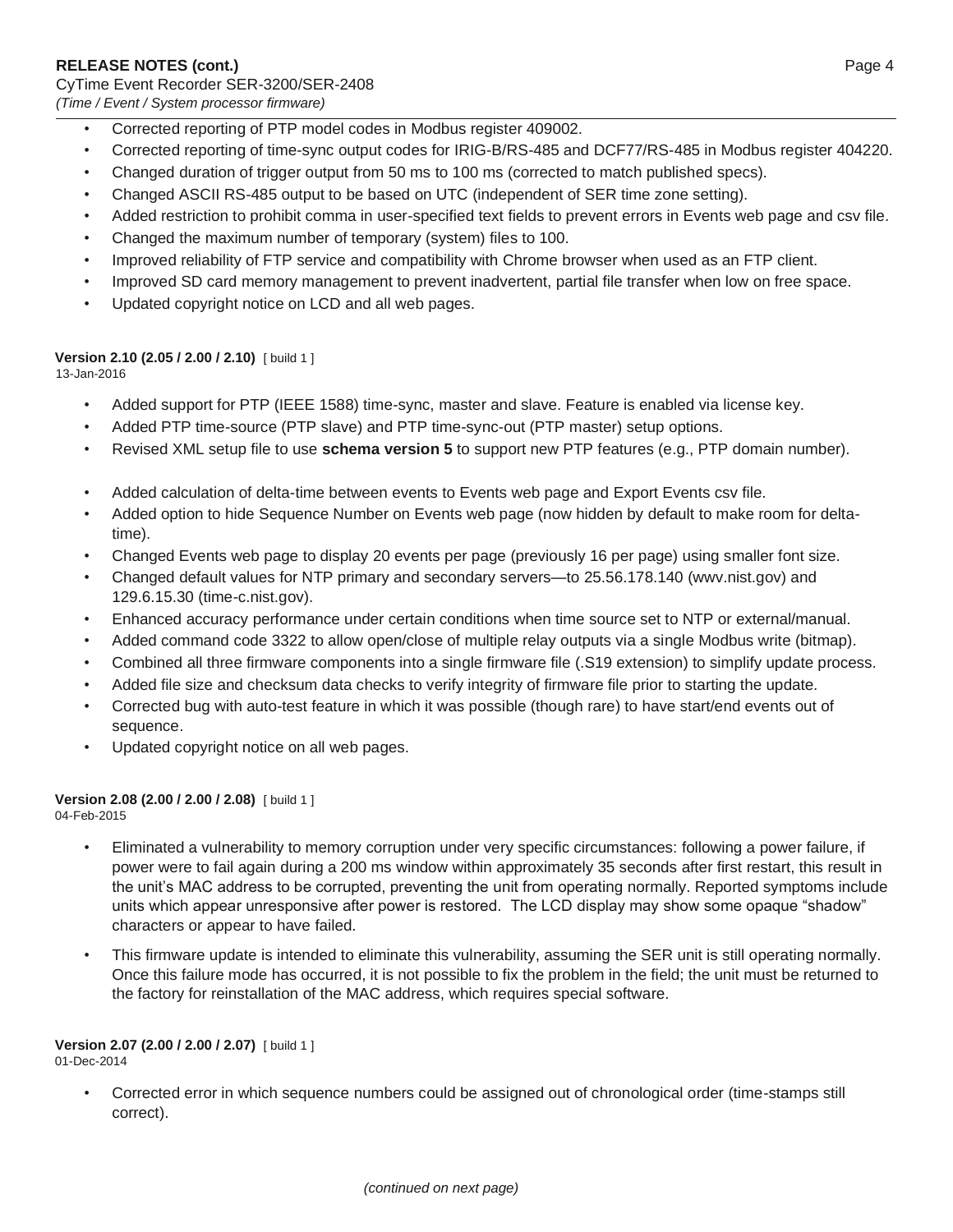#### **Version 2.06 (2.00 / 2.00 / 2.06)** [ build 3 ]

21-Oct-2014

- Increased TCP listening port-pending connections (to 5) for Modbus (port 502) and Flash (ports 843 and 8080).
- Increased Modbus accept timeout to 2 seconds.
- Added Modbus ReadWithTimeout (with 3 second timeout).
- If number of free sockets falls below 7, automatically logs socket states for the next 4 minutes.
- Corrected diagnostics error reporting for relay wiring errors involving control power (model SER-2408 only).

# **Version 2.05 (2.00 / 2.00 / 2.05)** [ build 1 ]

02-Sep-2014

- Corrected filter and debounce functions to ensure proper filtering of successive events, even if they occur within milliseconds of each other. Under certain conditions, "hyper-sensitive" event recording could result in multiple events being recorded, despite filter/debounce settings. This issue was inadvertently introduced in v. 2.00; earlier firmware versions are not affected.
- Changed Modbus header property--slave unit ID of 255 now supported (in addition to ID=1). Support for special ID=255 facilitates interoperability with some application software.

### **Version 2.04 (2.00 / 2.00 / 2.04)**

08-Jul-2014

- Corrected an issue with manual reset (via hardware reset button) in which a "Reset" event was not getting recorded.
- Modified data exchange interface (port 8080) for web browser access. Specifically:
- Changed commands to initiate auto-test, reset, and apply-settings to avoid inadvertent operation when performing cyber security intrusion testing or other abnormal network transmissions.
- Disabled relay control via custom web page (SER-2408 only); must be enabled explicitly. (Factory use only.)

# **Version 2.03 (2.00 / 2.00 / 2.03)**

30-May-2014

- Added diagnostics log. (Records additional details of any internal error codes, etc.)
- Improved response to erratic control power failures. Instead of displaying error message, an additional reset is attempted in order to restore operation, provided control power has stabilized.

#### **Version 2.02 (2.00 / 2.00 / 2.02)**

10-Apr-2014

- Added export-events feature. (Export button on Events web page allows user to save event data to csv file.)
- Corrected an issue where changes to a group's definition did not always reset its EPSS data log. Events in a given EPSS data log recorded prior to the change could still appear in the data log (unless the SER was reset).
- Changed the way an EPSS data log stores events in the scenario where two or more group members change state simultaneously. (Now, a single record is stored for these events.)

# **Version 2.01 (2.00 / 2.00 / 2.01)**

28-Mar-2014

- Corrected command interface function to "reset counters for all channels" (previously affected 01 to 24, not 01 to 32.)
- Added error-correction to protect against accidental or malicious deletion of EVENTS files from SD card.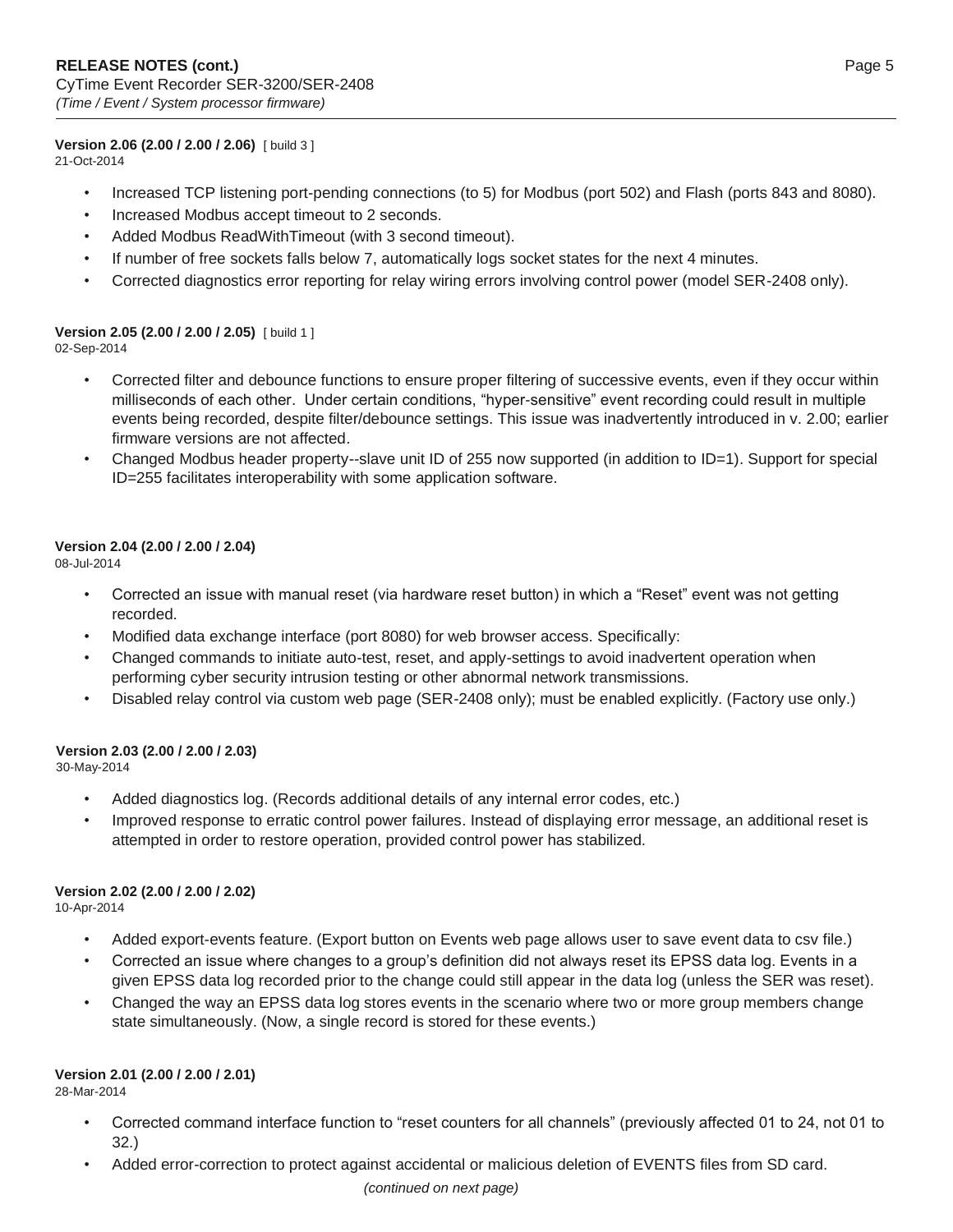- Added automatic reset of all counters whenever event log is cleared.
- Corrected a problem with the "Event log cleared" event (previously not recorded under certain conditions).
- Corrected event-log-clear command to preserve sequence numbers.

# **Version 2.00 (2.00 / 2.00 / 2.00)**

27-Nov-2013

- Initial release of SER-2408 model (24 inputs / 8 outputs).
- Added support for relay outputs controllable externally via Modbus TCP command interface (SER-2408 only).
- Added event types for output status change and test output status change (SER-2408 only).
- Added 16 configurable data logs with group assignments to facilitate EPSS test-compliance reporting.
- Added coincident event logging for groups: if any group member changes state, all members' states are recorded.
- Added operations counters for each input/output state change, individually resettable, with last time/date.
- Added local setup of IP address via front LCD/keypad.
- Added inverted option for inputs—to facilitate reporting of normally-closed contacts.
- Expanded events web page—usability improvements to make it simpler and faster.
- Expanded test web page with auto and manual test modes—facilitates commissioning of application software.
- Expanded diagnostics—reported via LCD, Modbus TCP and Diagnostics web page.
- Changed Modbus header property--slave unit ID must be set to 1 for proper operation.
- Added consolidated firmware value (Modbus register 409009).
- Added 3-register condensed time format (Modbus registers 400210-400212).
- Added command interface 25001 (alternate time-set via condensed format, plus optional fourth register for ms)
- TCP keep-alives implemented with multiple retries to improve performance of Modbus TCP socket connections.
- Additional Modbus registers defined to support expanded feature set.
- Added ASCII RS-485 time-sync output option when time source is IRIG-B or DCF77—compatible with Arbiter "ASCII + Quality" for use with ION 7550/7650 meters.
- Changed default values for NTP primary and secondary servers—to 96.47.67.105 (nist1-nj.ustiming.org) and 165.193.126.229 (nist1-nj2.ustiming.org). Also improved NTP time accuracy when used with local NTP server.
- Improved page-load times to increase overall web server performance.
- Revised XML setup file to use **schema version 4** to support new features (e.g., relays, time sync output option).

# **Version 1.60 (1.10 / 1.01 / 1.60)**

31-May-2012

- Extended default time-out values on ports 843 and 8080 to 2s to be more tolerant of complex and/or high-traffic network conditions.
- Optimized internal handling of MAC address for faster access via web pages and Modbus TCP requests.
- Added reporting of composite firmware version number on Diagnostics web page.
- Optimized Diagnostics web page operation for faster response and additional error reporting.
- Corrected a styling issue with "Home" and "CSI Web Site" links (upper right of web pages), which could occur in certain circumstances when using earlier versions of Internet Explorer (IE7, IE8).

# **Version 1.51 (1.10 / 1.01 / 1.51)**

09-Apr-2012

- Added DCF77 and SER inter-device (DCF77) time sources.
- Added support for SDHC cards up to 32GB (added higher scale factor in Modbus register map).
- Added reporting of TCP sockets (total available, used and free) to local LCD display and Diagnostics web page.
- Added "Enable/disable" check boxes in header of Inputs Setup web page for usability purposes.
- Added capacity for 12 additional TCP connections (to 44 total).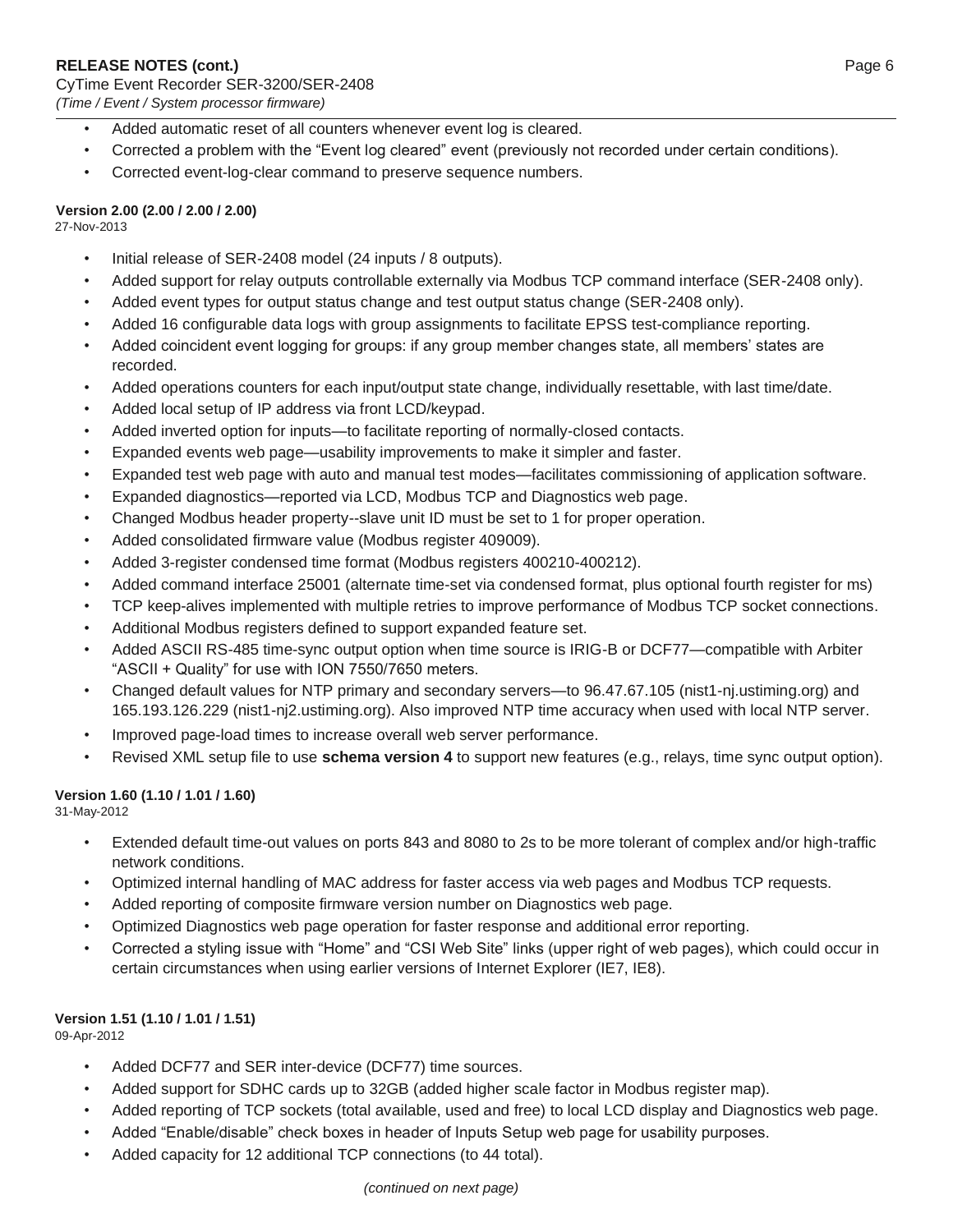- Increased Modbus TCP connections to 32, max.
- Deleted viewing options of 16- and 32-events-per-page (new default = 100) to the Monitoring-Events page.
- Added utility (or "mailbox") registers for customer use. (Modbus read/write registers 415800 to 415999.)

### **Version 1.30 (1.07 / 1.00 / 1.30)**

24-Jan-2012

- Added support for (external) SERintegrator database utility/service.
- Adjusted brown-out threshold for optimal performance during repeated control power failure events.
- Changed internal mechanism for events to dramatically improve event retrieval performance of Events web page.
- Optimized TCP socket management to prevent negative file descriptors (invalid sockets) to be counted as active.
- Changed to "enable" event recording of each input by default.

#### **Version 1.10 (1.06 / 1.00 / 1.10)**

29-Jun-2011

- Added time-source option for time sync via NTP time server, with user-selectable NTP polling interval and IP addresses for primary/secondary NTP time servers.
- Added time-source option for manual time set (when no time reference available—such as demo or testing).
- Added events for NTP time sync/fail (events 20, 21) and manual time set (event 14).
- Changed XMLSocket TCP port (used by Flash Player) from 10000 to 8080, to facilitate access through firewalls.
- Changed DHCP mode to report user-configured device name to DHCP server for identification in its device table.
- Added duplicate registers (400253 to 400257) for selected time data to allow access as a contiguous block.
- Added a viewing option of 16-events-per-page (new default value) to the Monitoring-Events page.
- Adjusted header and syntax for 100% compliance to XHTML 1.0 doctype and to ensure proper display in IE9.
- Made several minor usability and aesthetic improvements.
- Revised XML setup file structure to support new features.
- Updated instruction bulletins (new User's Guide Addendum and revised Reference Guide) to reflect all changes.

# **Version 1.04 (1.04 / 1.00 / 1.04)**

02-Mar-2011

• Update for manufacturing purposes only—added code to detect alternate suppliers for certain parts. *(Not needed for units with DOM of Dec-2010 or earlier.)*

#### **Version 1.04 (1.03 / 1.00 / 1.04)**

04-Nov-2010

- Corrected problem with multiple ftp sessions exceeding normal limit of five (5) when using Windows Explorer.
- Corrected problem with reported year when using SER inter-device time sync as time source.

# **Version 1.03 (1.02 / 1.00 / 1.03)**

27-Oct-2010

- Corrected web page display problem when viewed with IE6.
- Corrected a timing issue with test mode that could introduce Modbus comms delays under certain circumstances.
- Corrected an error with compatibility mode in which the number of events was not reset to 0 after final read.